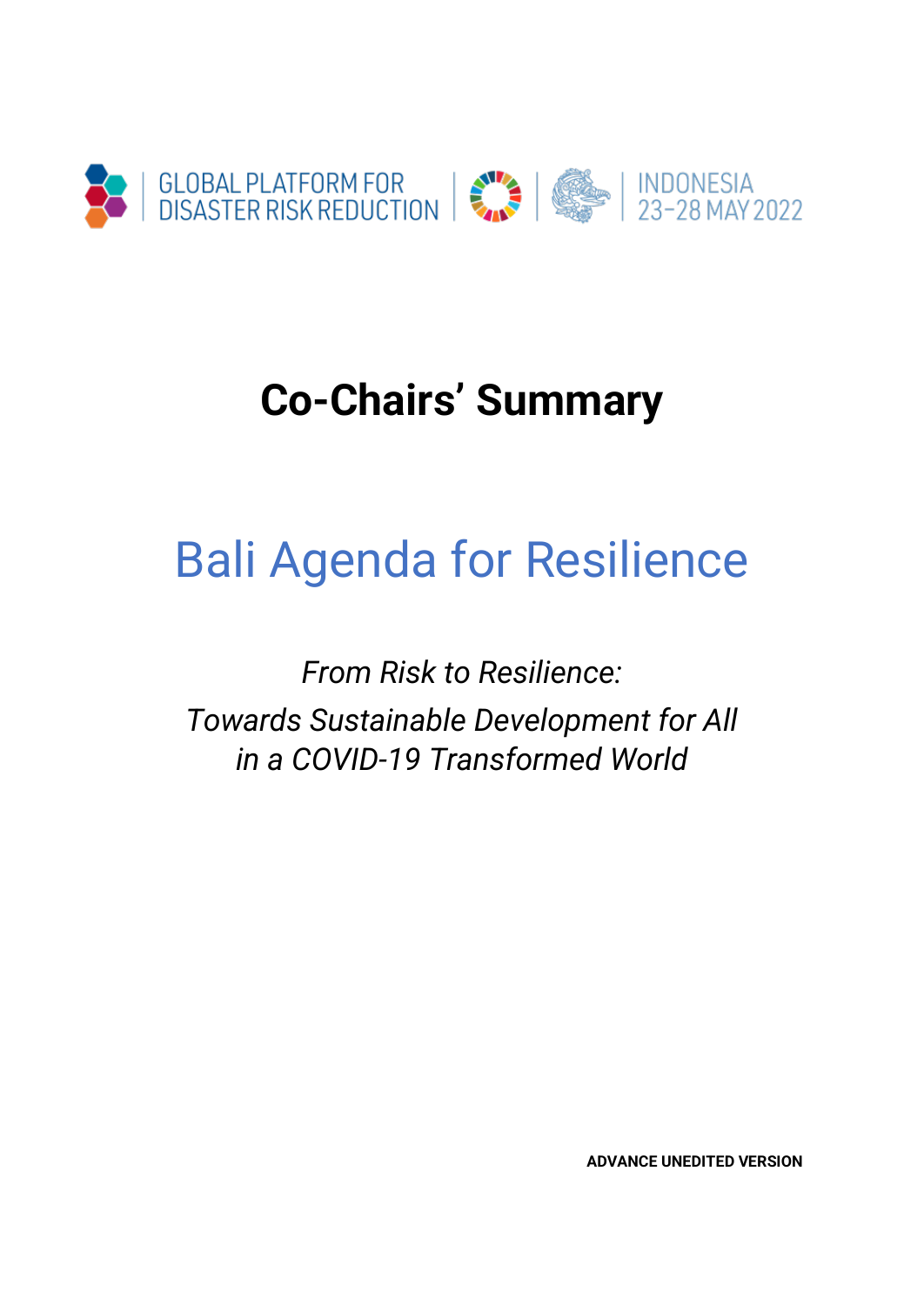## **Introduction**

- 1. The seventh session of the Global Platform for Disaster Risk Reduction took place from 25 to 27 May 2022 in Bali, Indonesia. It was co-chaired by H.E. Prof. Muhadjir Effendy, Coordinating Minister for Human Development and Cultural Affairs of the Republic of Indonesia, and Ms. Mami Mizutori, Special Representative of the United Nations Secretary-General for Disaster Risk Reduction. Organized in a hybrid format, the Global Platform had over 4000 participants from a total of 185 countries. Progress towards gender parity and accessibility was evident throughout the platform. Half of the panellists and 40 percent of participants were women. Over 200 persons with disability actively engaged in panels and in discussion, doubling the number since the 2019 Global Platform.
- 2. The Global Platform was organized at a time when the world is recovering from the COVID-19 pandemic, while facing the growing impacts of the climate emergency. This has been compounded by conflicts, including the war in Ukraine, which has disrupted global supply chains, led to inflation, and threatened food security, further deepening vulnerabilities of people living in the most disaster-prone parts of the world.
- 3. The theme of the Global Platform, "From Risk to Resilience: Towards Sustainable Development for All in a COVID-19 Transformed World", offered lessons from the pandemic and pathways to address the climate emergency. The Global Platform underscored urgent actions necessary to accelerate efforts to bring the world on track to achieving the goals of the 2030 Agenda for Sustainable Development and the Sendai Framework for Disaster Risk Reduction.
- 4. The President of Indonesia, as the host of the Global Platform, encouraged the international community to enhance cooperation in disaster risk management through collaboration towards sustainable resilience based on the principles of strengthened risk reduction culture and education; investment in science, technology and innovation; climate and disaster resilient infrastructure; and implementation of global commitments. In the current global recovery, and in line with Indonesia's G20 Presidency under the theme "Recover Together Recover Stronger," the Global Platform provided a unique and timely opportunity to showcase the importance and value of inclusive and networked multilateralism, international solidarity and cooperation.
- 5. The Global Platform was preceded, on 23 and 24 May 2022, by the Third Multi Hazard Early Warning Conference, the Fifth session of the World Reconstruction Conference, the Stakeholder Engagement Forum, and the Local Leaders Forum.

# **Stocktaking of progress**

- 6. The 2022 Global Platform took stock of the implementation of the Sendai Framework, based on the experience of practitioners and policy makers at local, national, and regional levels, progress reported by Member States through the Sendai Framework Monitor, the United Nations 2022 Global Assessment Report on Disaster Risk Reduction, and other recent reports such as the Sixth Assessment Report of the Intergovernmental Panel on Climate Change.
- 7. Outcomes of Regional Platforms for Disaster Risk Reduction, hosted by the Governments of Jamaica, Morocco, Kenya and Portugal in 2021, also formed important inputs into the 2022 Global Platform. These platforms highlighted regional and transboundary cooperation, South-South cooperation, strengthening disaster loss and risk data, multi-hazard and impact-based early warning systems for anticipatory and early action, comprehensive school safety, promoting youth leadership, and heritage management. The inclusion of disaster risk reduction in the Voluntary National Reviews (VNRs) was recognized as a key mechanism to promote risk-informed development.
- 8. Despite some advances, the Sustainable Development Goals (SDGs) are not on track, and the full implementation of the Sendai Framework can help the international community get back on track towards the 2030 Agenda. Progress has been made in implementing the Sendai Framework and 155 countries, an increase of 33 percent since the 2019 Global Platform, are reporting through the Sendai Framework Monitor.
- 9. There had been a perceptible decline in disaster-related mortality from over 104,000 deaths per year in the 2000s to an average of 81,000 per year in the 2010s. However, the COVID-19 pandemic has halted this decline and reversed the trend. Disaster-related economic losses continue to rise.
- 10. Since the 2019 Global Platform, the number of countries reporting on the development of national disaster risk reduction strategies has increased by a third, now standing at 123 countries. Countries have reported an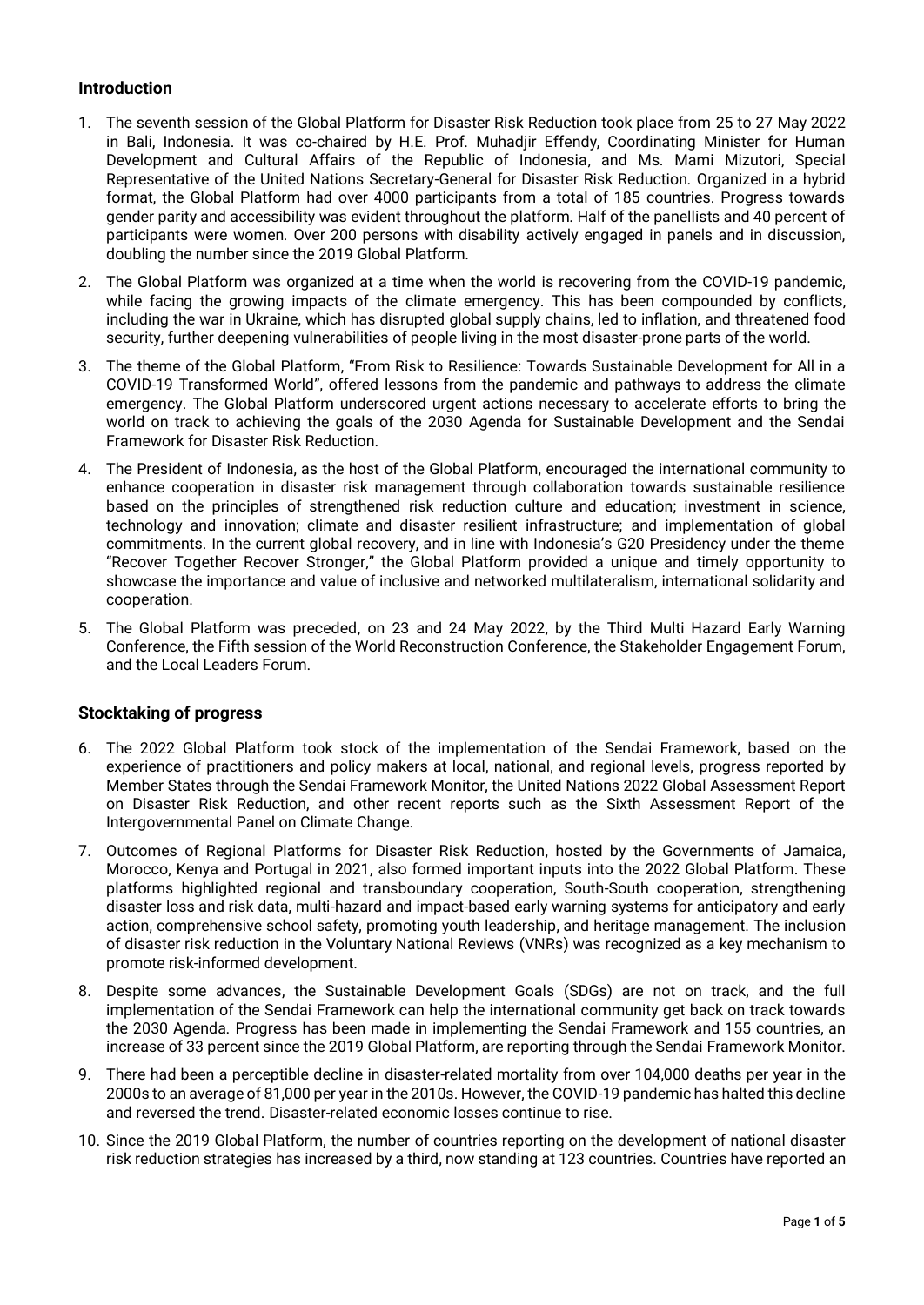increase in multi-hazard and multi-sectoral approaches and synergy with climate change adaptation planning.

- 11. While there has been some progress, such as in the development of new financing mechanisms and better linkages with climate action, the data still points to insufficient investment and progress in disaster risk reduction in most countries, especially in investing in prevention.
- 12. Risk understanding remains limited, in particular, of risk from emerging and future hazards, with government policies remaining largely reactive. Less than half of the countries reporting against Sendai Framework targets indicate having fit-for-purpose, accessible and actionable disaster risk information. Effective disaster risk management is often hindered by siloed, and limited intersectoral and transboundary approaches.
- 13. Despite wide-spread agreement that investment in multi-hazard early warning that leads to early action, as of April 2022, only 95 countries have reported on the existence of Multi-Hazard Early Warning Systems (MHEWS). Coverage in the least developed countries (LDCs), small island developing States (SIDS) and in African countries is particularly low.
- 14. At the time of the Global Platform, at least 84 countries were conducting national consultations and reviews, and developing reports as inputs to the Midterm Review of the Sendai Framework, together with multiple stakeholder and thematic consultations.

#### **Taking the Sendai Framework implementation forward**

- 15. The Global Platform was considered a wake-up call for countries to accelerate implementation across the Sendai Framework's priorities to stop the spiral of increasing disaster impact and risk. A core recommendation was to apply a "Think Resilience" approach to all investments and decision making, and to integrate disaster risk reduction with the whole-of-government and whole-of-society.
- 16. Countries should further develop capacities to effectively monitor impacts, trends and developments in implementation of the Sendai Framework, with a view to closing data gaps. National development progress indicators should be aligned with those of the Sendai Framework in order to integrate risk reduction in the planning and decision-making processes towards sustainable development. Regional organizations should strengthen monitoring and reporting of progress of the Sendai Framework.
- 17. New and enhanced risk assessment approaches, such as predictive analytics and strategic foresight, should be supported at all levels. Countries need to be able to better assess the risk associated with cascading, compounding hazards and complex crises, by making data more readily available to implement long-term strategies. Assessment of biological, environmental and technological hazards, including those related to frontier risks, should be strengthened in line with a multi-hazard approach to disaster risk management.
- 18. There is an opportunity to move beyond a hazard-centric focus towards systemic risk analysis with vulnerability and exposure as core components. The climate emergency calls for a stronger focus on climate scenario development and modelling for risk assessment and stress testing infrastructure and capabilities for disaster risk management.
- 19. Further progress is needed to develop tools to synthesize the multitude of data generated by various sectors, including building interfaces between knowledge management systems. Data ecosystems, including for disaggregated data, need to be strengthened, including through enhanced interoperability across systems, as well as local knowledge feedback and expert opinion.
- 20. Collaboration with the private sector, for example, telecommunication and insurance, and the scientific community, opens opportunities to access, utilise and disseminate risk data and early warning along with use of open data sources. Collaboration with the civil society and media enables translating scientific information into action.
- 21. Risk dialogue and communication should be stepped up. Creative solutions and digital transformation to address communication barriers should be encouraged to strengthen a contextually relevant understanding of risk. Context specific and community friendly messages are needed. There is a need to promote traditional, local and indigenous knowledge and wisdom that have been tested and improved through generations across the world to further strengthen scientific practices and know-how and enhance efforts on awareness raising and education.
- 22. New systems should be designed applying behavioural science and factoring in the role of people's perceptions of risk and cognitive biases towards strengthening a societal culture of risk and resilience. Risk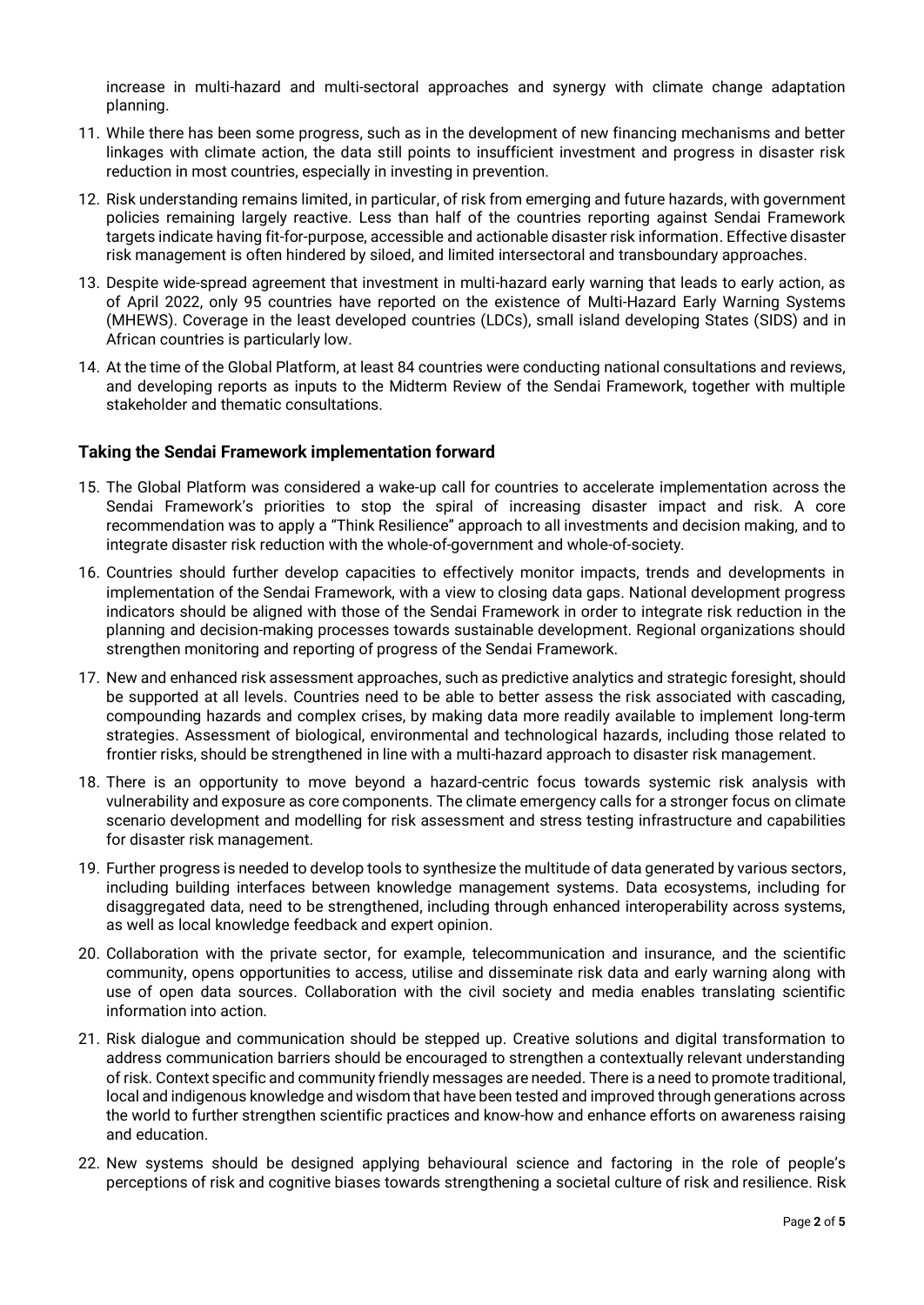reduction can be accelerated when products and services are designed and tested to consider how communities take decisions about managing risk.

- 23. Disaster risk reduction and climate change adaptation have the common objective of reducing vulnerability and enhancing capacity and resilience. A comprehensive disaster and climate risk management approach is key to making the shift towards integrated plans and policies, supported by shared risk understanding and inclusive institutions. Convergence of public budgets prevents fragmentation of resources which are already limited, while unlocking climate and disaster-related finance. Such comprehensive approaches should be further extended to the most vulnerable sectors, such as the agricultural sector that absorbs most disaster losses.
- 24. Scaling up comprehensive disaster and climate risk management, especially in fragile and highly vulnerable contexts, is beyond the remit of a single organization and requires broad partnerships. The recently launched Centre of Excellence for Climate and Disaster Resilience is a collective effort of disaster risk reduction, climate change and humanitarian agencies to accelerate preventive action, especially for those most at risk of being left behind.
- 25. Regional and transboundary cooperation in disaster risk reduction including MHEWS and data exchange have proven to be very effective and should be promoted. The role of regional organizations in accelerating Sendai Framework implementation should be further strengthened.
- 26. Experiences shared demonstrated the value of promoting national-local linkages and peer-to-peer exchange among local authorities for strengthening local resilience and capacity. Support at the local level, including urban, peri-urban, and rural, must be strengthened through innovative approaches to resilience building and through partnerships in pursuit of SDG 11, such as Making Cities Resilient 2030 (MCR2030).
- 27. Disaster risk reduction leadership must be more inclusive. More can be done to strengthen gender equality and the participation of women and girls in decision-making, implementation, and leadership. Specific targets and timelines to achieve gender balance and a gender action plan to achieve the Sendai Framework should be established. Policies and programmes must also be supported by an understanding of gender dimensions of disaster risk. Greater investment in women-led civil society organizations and networks should be facilitated for their meaningful participation in and influence on decision-making.
- 28. Furthermore, educating youth and partnering with them on disaster risk management ensures that their participation in resilience-building actions is extended to policy-making with intergenerational impact. Involving persons with disabilities in design, planning, and leadership ensures the disaster risk reduction measures can protect them and reduce their vulnerabilities. Biases should be recognized, and enablers, opportunities and barriers should be assessed to frame appropriate policies and programmes.
- 29. Provisions to address disaster displacement and other forms of human mobility should be included in national, local and regional disaster risk reduction policies and strategies, as done by some countries. The risk of disaster displacement should be assessed and reduced, including through addressing the underlying causes of such displacement and preparing for its adverse consequences.
- 30. International funding streams should consider the absorptive capacity and debt burden of developing countries. Access to finance should be facilitated, and national and local capacities to develop bankable projects that support resilience and empower communities should be strengthened. Alternative measures to direct investments beyond gross domestic product, such as the use of a multidimensional vulnerability index, can help target funding for prevention and resilience building.
- 31. Innovative and decentralized disaster risk reduction financing ensures that resources reach communities and individuals before disaster strikes. This can be enabled through provisions in sub-national and local government budgets for managing localized losses, pooled funding at the local level, and pre-arranged financial and institutional arrangements.
- 32. Incentivizing investment in disaster risk reduction requires accounting for how investments impact exposure and vulnerability across systems and incorporating projected impacts into investment decisions. Current and projected risks need to be internalized into public and private sector financing.
- 33. Governments need to de-risk all investments and incentivize ex-ante long-term risk reduction and resilience building through an enabling legal and regulatory environment for public and private investment. As the world recovers from the COVID-19 pandemic, there is a need for predictable and sustainable investment in rebuilding and strengthening health systems, particularly at the community level, to ensure equity.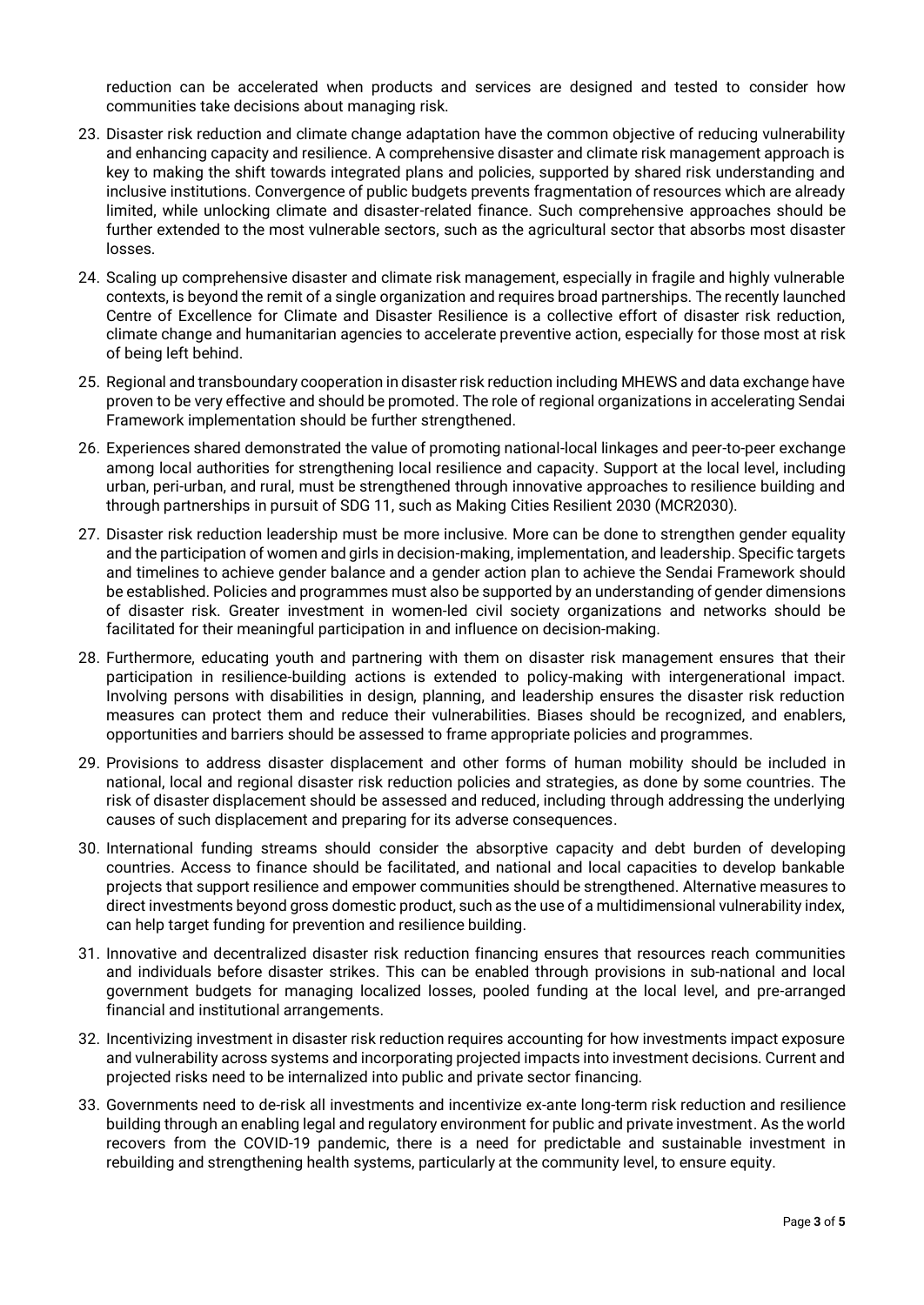- 34. The private sector has a key role to play by fostering risk-informed business behaviour that includes disclosure of risk, communication of their contribution to resilience building, and workplace safety, among others. More must be done to strengthen the resilience of micro, small and medium enterprises, including raising awareness of and capacity to apply tools to support business continuity planning, addressing interdependencies and inequities across value and supply chains, and targeted micro-finance.
- 35. Infrastructure resilience is the cornerstone of sustainable development. Understanding of risk to infrastructure as well as to the services it provides, together with land-use planning, should be a key consideration. Industry-specific tools, such as rating standards to guide investment decisions in infrastructure, including in the real estate, are useful towards the development of sector-specific standards. The Global Platform expressed the need for principles and standards for resilient infrastructure to safeguard global infrastructure investments.
- 36. While nature is at risk from climate change and disasters, it also offers solutions to build resilience. Ecosystems should be considered as critical infrastructure and recognized for their basic services, bringing environmental, socio-economic and cultural benefits. Assessment of disaster losses and damages should include valuation of ecosystem-related losses. Nature-based solutions should be integrated in plans and policies. They become more effective in delivering socio-economic benefits when they are designed with local communities who fully understand their land and region. Such approaches help unlock untapped funding streams, such as green and blue bonds and blended finance.
- 37. Protection gaps should be minimized through investments in social protection and affordable insurance solutions through premium and capital support, combined with micro-finance and forecast-based financing. The insurance sector must incentivize risk reduction and prevention, thereby minimizing residual risk and cost of insurance. Social protection must be adaptive and shock responsive, so that it can be scaled-up rapidly before a disaster strikes and as part of recovery and rehabilitation to mitigate socio-economic impacts. A significant increase in investments in such social protection schemes is required, and an enabling ecosystem at the local level to ensure inclusive participation encouraged.
- 38. "Building Back Better" from the COVID-19 pandemic is yet to be turned into action. The COVID-19 pandemic and response to it have deepened inequalities and vulnerabilities and derailed development pathways for the poorest and most at risk. The Global Platform called to account for the dynamic nature of vulnerability and intersecting vulnerabilities in risk assessments, planning and financing.
- 39. The principle to leave no one behind is the central, transformative promise of the 2030 Agenda. The Global Platform recognised the contribution of the non-State stakeholders in building resilience at all levels. Over 600 organizations have made voluntary commitments towards implementing the Sendai Framework and continue to report on their implementation.
- 40. Currently, the vast majority of public spending in recovery has been allocated to infrastructure and not in support of affected people. Recovery and reconstruction are most successful when they are communitydriven, and address inequalities through gender responsive and human-rights based approaches.
- 41. Pre-disaster planning and Post-Disaster Needs Assessments (PDNAs) should go beyond damage and loss to include wider socio-economic impacts. This approach is more effective in ensuring socially transformative outcomes with long-term benefits for reducing poverty and inequality.
- 42. Methods to evaluate the effectiveness of early warning systems should be strengthened. Cadres of community early warning volunteers can have a significant impact and must be linked with official systems.
- 43. Disaster risk reduction should be integrated into the humanitarian-development-peace nexus to overcome the protracted and recurrent nature of crises and strengthen local and global food security. Countries affected by conflict and humanitarian crises warrant greater attention. Joint risk assessments and activities supported by flexible, predictable and multi-year financing for disaster risk reduction, can foster mutually reinforcing and more resilient outcomes for disaster risk reduction, climate action, and sustaining peace.